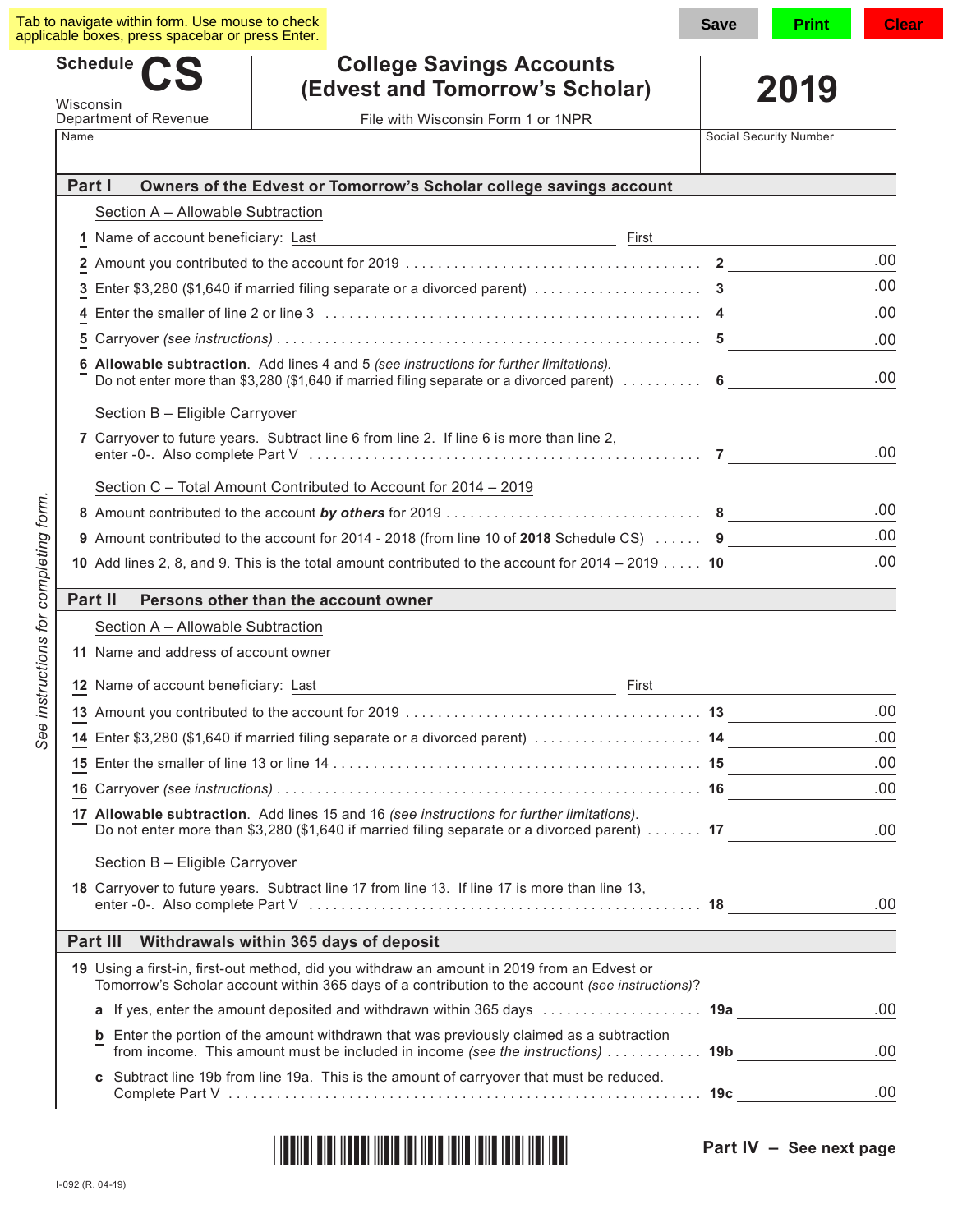| 2019 Schedule CS | Page 2 of 2 |
|------------------|-------------|
|                  |             |

| Name          |                                                                                                                                                                                                                                                       |               | Social Security Number |          |
|---------------|-------------------------------------------------------------------------------------------------------------------------------------------------------------------------------------------------------------------------------------------------------|---------------|------------------------|----------|
|               |                                                                                                                                                                                                                                                       |               |                        |          |
| Account       | Last<br>Beneficiary:<br>name                                                                                                                                                                                                                          | First<br>name |                        |          |
|               | <b>Part IV</b><br>Distributions from a college savings account rolled over or not used for qualified education expenses                                                                                                                               |               |                        |          |
|               | Section A - Distribution Not Used for Qualified Higher Education Expenses                                                                                                                                                                             |               |                        |          |
|               | 20 Who received the distribution check (check one):                                                                                                                                                                                                   |               |                        |          |
|               | Account owner (Name of owner<br><u> a seu de constructivo de la constructivo de la constructivo de la constructivo de la constructivo de la cons</u>                                                                                                  |               |                        |          |
|               | Account beneficiary (Name of beneficiary                                                                                                                                                                                                              |               |                        |          |
|               | 21 If the owner or beneficiary was subject to a federal penalty for 2019 because a<br>distribution was not used for qualified higher education expenses, enter the<br>amount of the distribution not used for qualified higher education expenses  21 |               |                        | .00      |
|               |                                                                                                                                                                                                                                                       |               |                        | .00      |
|               | 23 Amount claimed as a subtraction for $2014 - 2019$ by all contributors $\ldots \ldots \ldots \ldots$                                                                                                                                                |               |                        | .00      |
|               | 24 Enter the smaller of line 21, 22, or 23. Add this amount to your (owner's) Wisconsin income 24                                                                                                                                                     |               |                        | .00      |
|               | 25 If line 21 is greater than line 24, subtract line 24 from line 21. Any carryover must be reduced                                                                                                                                                   |               |                        |          |
|               |                                                                                                                                                                                                                                                       |               |                        | .00      |
|               | Section B - Rollover to another state's qualified tuition program (complete lines 26-28)                                                                                                                                                              |               |                        |          |
|               | 26 If, during 2019, you rolled over an amount into another state's qualified tuition program,                                                                                                                                                         |               |                        | .00.     |
|               | 27 Enter the portion of the amount on line 26 that was previously claimed as a Wisconsin<br>subtraction from income by yourself and other contributors to the account. This amount                                                                    |               |                        | .00      |
|               | 28 Subtract line 27 from line 26. This is the amount of carryover that must be reduced.                                                                                                                                                               |               |                        | .00      |
|               | Section C - Rollover to a qualified ABLE account (complete lines 29-33)                                                                                                                                                                               |               |                        |          |
|               | 29 If, during 2019, you rolled over an amount into a qualified ABLE account, enter the amount                                                                                                                                                         |               |                        |          |
|               |                                                                                                                                                                                                                                                       |               |                        | .00      |
|               |                                                                                                                                                                                                                                                       |               |                        | 15000.00 |
|               | 31 Subtract line 30 from line 29. If -0- or less, enter -0- and do not complete lines 32 and 33. You                                                                                                                                                  |               |                        | .00      |
|               | 32 Enter the portion of the amount on line 31 that was previously claimed as a Wisconsin subtraction<br>from income by yourself and other contributors to the account. This amount must be added to                                                   |               |                        | .00.     |
|               | 33 Subtract line 32 from line 29. This is the amount of carryover that must be reduced. Complete                                                                                                                                                      |               |                        |          |
|               |                                                                                                                                                                                                                                                       |               |                        | .00      |
| <b>Part V</b> | <b>Computation of Carryover from 2019 to 2020</b>                                                                                                                                                                                                     |               |                        |          |
|               |                                                                                                                                                                                                                                                       |               |                        | .00.     |
|               |                                                                                                                                                                                                                                                       |               |                        | .00.     |
|               |                                                                                                                                                                                                                                                       |               |                        | .00      |
|               | 37 Enter the following amounts from this 2019 Schedule CS                                                                                                                                                                                             |               |                        |          |
|               |                                                                                                                                                                                                                                                       |               | .00                    |          |
|               |                                                                                                                                                                                                                                                       |               | .00                    |          |
|               | $line 25$ $\frac{37c}{2}$ $\frac{37c}{2}$ $\frac{37c}{2}$ $\frac{37c}{2}$<br>C                                                                                                                                                                        |               | .00                    |          |
|               |                                                                                                                                                                                                                                                       |               | .00                    |          |
|               | е                                                                                                                                                                                                                                                     |               | .00.                   |          |
|               |                                                                                                                                                                                                                                                       |               |                        | .00.     |
|               |                                                                                                                                                                                                                                                       |               |                        | .00.     |

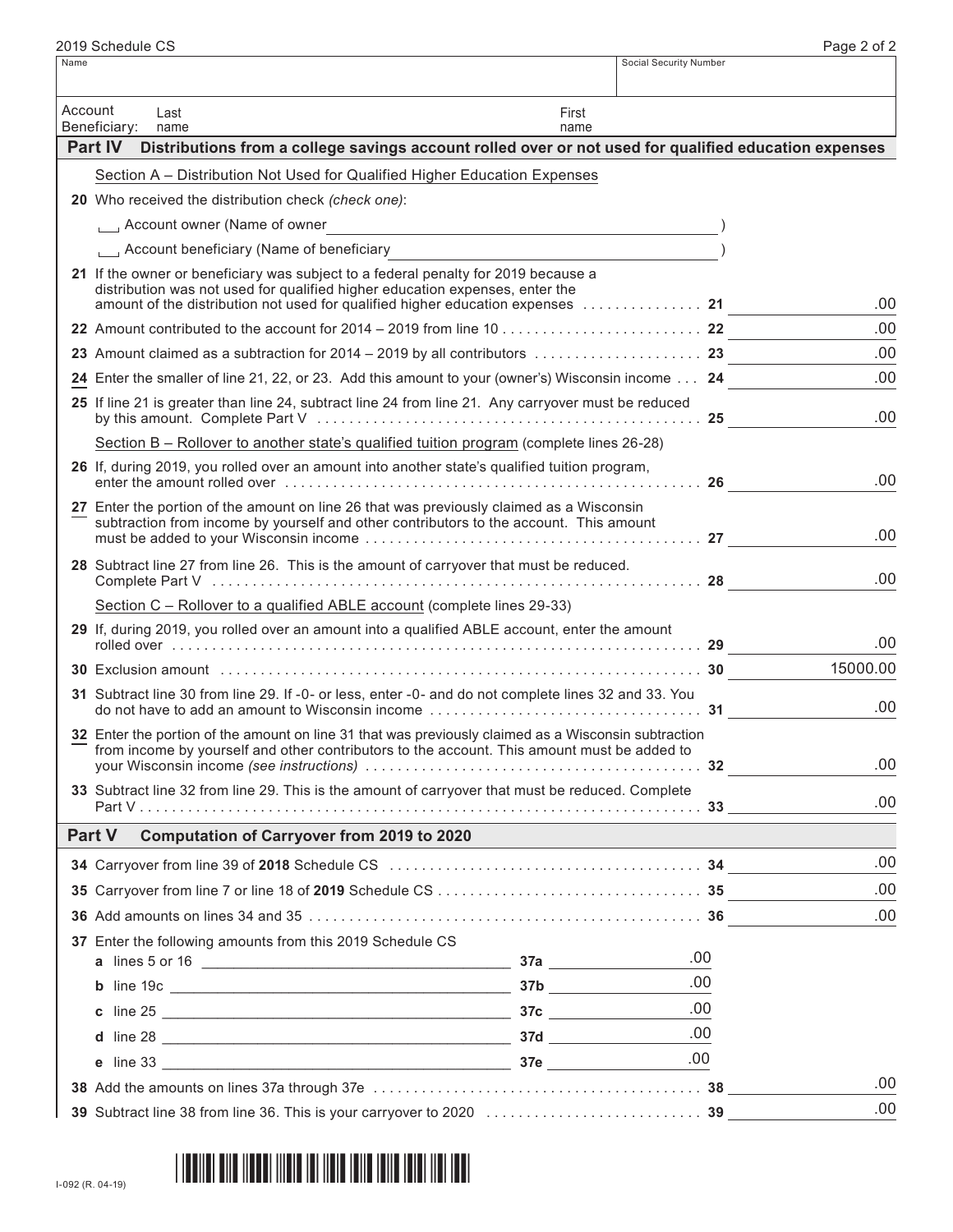# **Schedule CS Instructions College Savings Accounts (Edvest and Tomorrow's Scholar)**

# **Purpose of Schedule CS**

Wisconsin provides a subtraction from income for amounts contributed to the Wisconsin state-sponsored college savings program. There are two Wisconsin plans that qualify for the subtraction, Edvest and Tomorrow's Scholar.

The Edvest and Tomorrow's Scholar programs are both a qualified tuition program (QTP) under the federal Internal Revenue Code. They are also called "529 plans."

#### **Who Must File Schedule CS**

Schedule CS must be filed by persons who:

- Claim a subtraction from income for contributions to an Edvest or Tomorrow's Scholar college savings account, or
- Received a distribution from an Edvest or Tomorrow's Scholar college savings account that was not used for qualified higher education expenses, or
- Rolled over an amount from an Edvest or Tomorrow's Scholar college savings account into another state's qualified tuition program, or
- Rolled over an amount from an Edvest or Tomorrow's Scholar college savings account into a qualified ABLE account, or
- Using a first-in, first-out method, received a distribution from an Edvest or Tomorrow's Scholar college savings account within 365 days after the date the contribution was made. You must complete Schedule CS even if the contribution and withdrawal are made in the same taxable year.

**Note:** If you have more than one Edvest or Tomorrow's Scholar college savings account, complete a separate Schedule CS for each account with different beneficiaries.

# **General Instructions**

**When can contributions be made?** Contributions to an Edvest or Tomorrow's Scholar college savings account for 2019 must be made during 2019 or on or before April 15, 2020. For contributions made between January 1, 2020 and April 15, 2020, be sure they are identified as 2019 contributions if that is your intent. Otherwise they will be considered 2020 contributions. (**Note** If you file your return on a fiscal-year basis, the last day for making contributions is the 15th day of the 4th month beginning after the close of the taxable year. If any due date falls on a Saturday, Sunday, or legal holiday, use the next business day.)

**Who can contribute to an account?** The owner of an Edvest or Tomorrow's Scholar college savings account may contribute to the account. The owner of the account may also authorize any other person to contribute to the account.

**May I subtract my contribution to the Edvest or Tomorrow's Scholar college savings account from income?** You may be able to subtract the amount you contributed to an Edvest or Tomorrow's Scholar college savings account if you are the owner of the account or were authorized by the owner to make contributions to the account. The subtraction is equal to the amount you contributed to the account for 2019, but not more than \$3,280 per beneficiary (\$1,640 per beneficiary if you are married filing a separate return or a divorced parent).

The total subtraction for a married couple may not exceed \$3,280 per beneficiary.

*Example:* You are married filing a joint return and have two children. You established an Edvest or Tomorrow's Scholar college savings account for each child. For 2019, you contributed \$3,280 to the account of each child. You may claim a subtraction of \$6,560.

In the case of divorced parents, the total subtraction per beneficiary by the formerly married couple may not exceed \$3,280, and the maximum amount that may be subtracted by each former spouse is \$1,640, unless the divorce judgment specifies a different division of the \$3,280 maximum.

Your subtraction is also limited in that it cannot reduce your Wisconsin income to less than zero. Part-year residents and nonresidents are required to prorate the subtraction.

# **Specific Instructions**

#### **Part I Owners of the Edvest or Tomorrow's Scholar college savings account**

Complete Part I if you are the owner of the Edvest or Tomorrow's Scholar college savings account.

**Line 1** Enter the name of the beneficiary of the account.

**Line 2** Enter the amount you contributed to the account for 2019. (See "When can contributions be made?".)

**CAUTION** If you contributed an amount to an Edvest or Tomorrow's Scholar college savings account between January 1, 2019, and April 15, 2019, and the amount was included as a contribution on your 2018 Schedule CS, do **not** include that amount as a contribution on your 2019 Schedule CS. Contributions may be subtracted only once.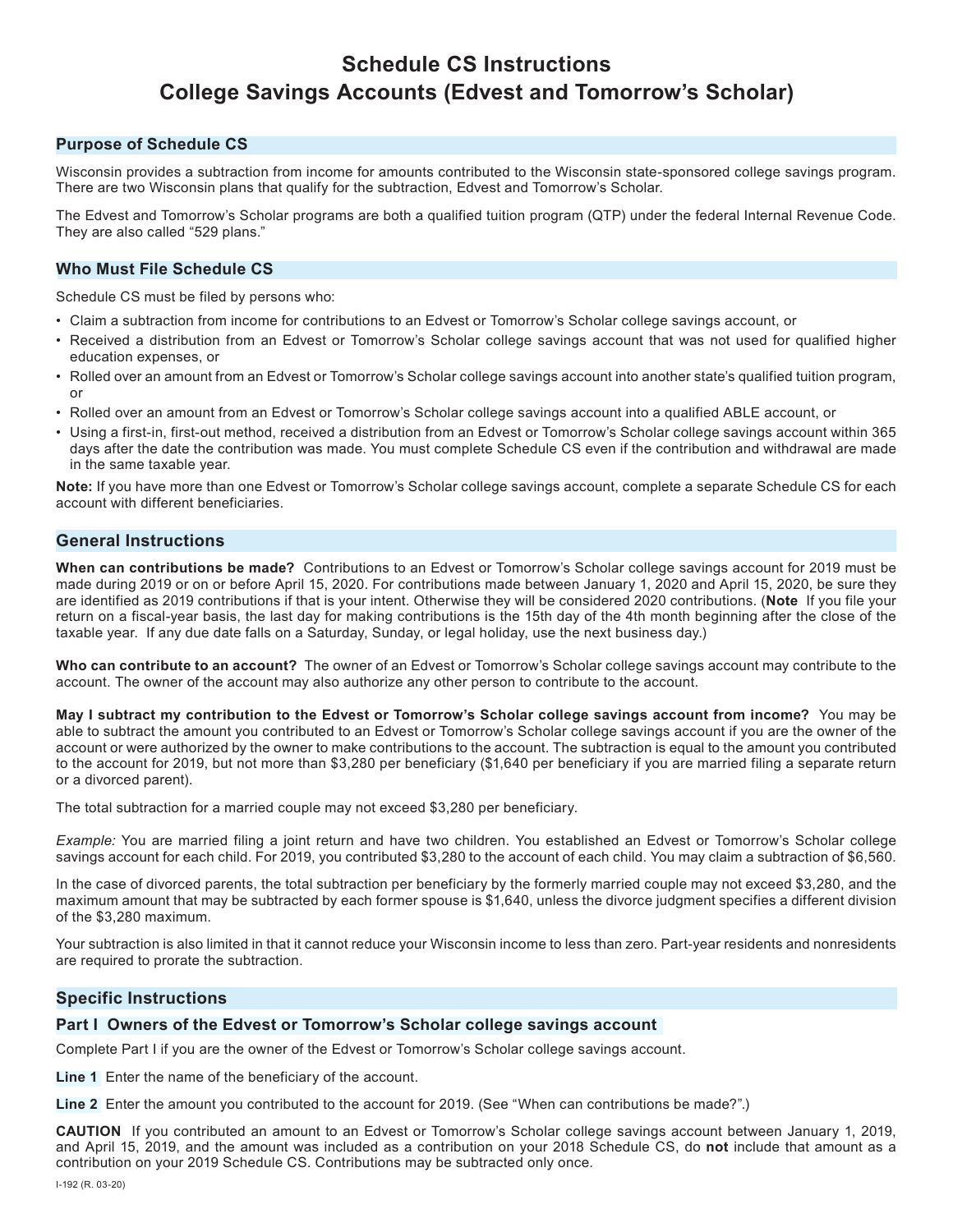If you rolled over an amount from another state's qualified college savings account to an Edvest or Tomorrow's Scholar college savings account during 2019, include on line 2 the amount of principal rolled over. Do not include any earnings rolled over on line 2. If you rolled over the amount from another state's qualifed college savings account to an Edvest or Tomorrow's Scholar college savings account between January 1, 2020, and April 15, 2020, you may treat the principal amount rolled over as a contribution for either 2019 or 2020 (but not both years).

**Line 5** The amount to enter on line 5 is the smaller of the following:

- \$3,280 (\$1,640 if married filing separate or a divorced parent) less the amount on line 2 of Schedule CS
- The amount of your carryover from line 39 of **2018** Schedule CS for this beneficiary

Complete line 5 only if the amount on line 4 is less than \$3,280 (\$1,640 if married filing a separate return or a divorced parent) and you have a carryover from line 39 of 2018 Schedule CS. Otherwise, skip line 5 and enter the amount from line 4 on line 6.

Enter the amount from line 5 on line 37a in Part V.

*Example:* You are married fling a joint return. For 2019, you contributed \$2,000 to an Edvest college savings account for your child. The maximum amount that you may subtract for 2019 is \$3,280. You have a carryover of an excess contribution from 2018 of \$5,000. The amount to include on line 5 as a carryover from 2018 is \$1,280 (\$3,280 - \$2,000 = \$1,280).

Assume in this example your child was from a former marriage. In that case, the maximum amount that you may subtract for that child is \$1,640. You would then have an excess contribution of \$360 (\$2,000 - \$1640 = \$360) for 2019 to carry forward to future years. You cannot use any amount of your carryover from 2018 on your 2019 return.

**Line 6** To determine your allowable subtraction, complete the following steps:

**Step 1** Add amounts on lines 4 and 5 of Schedule CS (lines 15 and 16 if completing Part II).

#### *Full-year Wisconsin residents –*

**Step 2** Your subtraction is equal to the smaller of:

- The amount determined in Step 1
- The amount on line 5 of **Form 1** less the amounts on lines 6-10 and less all amounts that will be included on line 11 without considering the subtraction for contributions to the Edvest or Tomorrow's Scholar college savings account

Enter the amount of your subtraction from line 6 (line 17 if completing Part II) of Schedule CS on line 11 of Form 1 using Code 14.

**CAUTION** If your subtraction is limited due to income level, you will need to adjust lines 3 through 7 of Part I or lines 14 through 18 of Part II in order to determine the correct amount of carryover used for 2019 or that may be allowed for future years. Even if you did not have a carryover from 2018, you must adjust Parts I or II as in some cases this may result in a carryover. To make this adjustment:

- Enter the limited amount determined above on lines 3 and 6 (lines 14 and 17 of Part II).
- Complete line 4 (or line 15).
- Complete line 5 (or line 16) if the amount on line 4 (or line 15) is less than amount on line 3 (or line 14) and you have a carryover from line 39 of 2018 Schedule CS. The amount to enter on line 5 (or line 16) is the amount on line 3 less the amount on line 2 of Schedule CS (or line 14 less the amount on line 13).
- Complete line 7 (or line 18) if appropriate.

#### *Part-Year Residents and Nonresidents –*

**EXCEPTION:** Do not complete the formula below in the following situations:

- Your wages, unearned income, and net earnings from a trade or business taxable to Wisconsin are zero or a negative amount. The amount of your tentative subtraction is zero.
- Your wages, unearned income, and net earnings from a trade or business taxable to Wisconsin are greater than your total wages, unearned income, and net earnings from a trade or business. The amount of your tentative subtraction is equal to the amount from Step 1.

**Step 2** Prorate the amount determined in Step 1 as follows:

| Amount<br>from<br>Step 1 | $\mathbf{x}$ | Wages, unearned income, and<br>net earnings from a trade or<br>business* taxable to Wis.<br>Total wages, unearned income, |  | Tentative<br>Subtraction |
|--------------------------|--------------|---------------------------------------------------------------------------------------------------------------------------|--|--------------------------|
|                          |              | and net earnings from a trade<br>or business**                                                                            |  |                          |

- **\*** Use the amount that will be on line 16, column B, of Form 1NPR, **without** considering the subtraction for contributions to a Wisconsin state-sponsored college savings program less the amount that will be on line 30, column B, of Form 1NPR.
- **\*\*** Use the amount that will be on line 16, column A, of Form 1NPR, **without** considering the subtraction for contributions to a Wisconsin state-sponsored college saving program, less the amount that will be on line 30, column A, of Form 1NPR.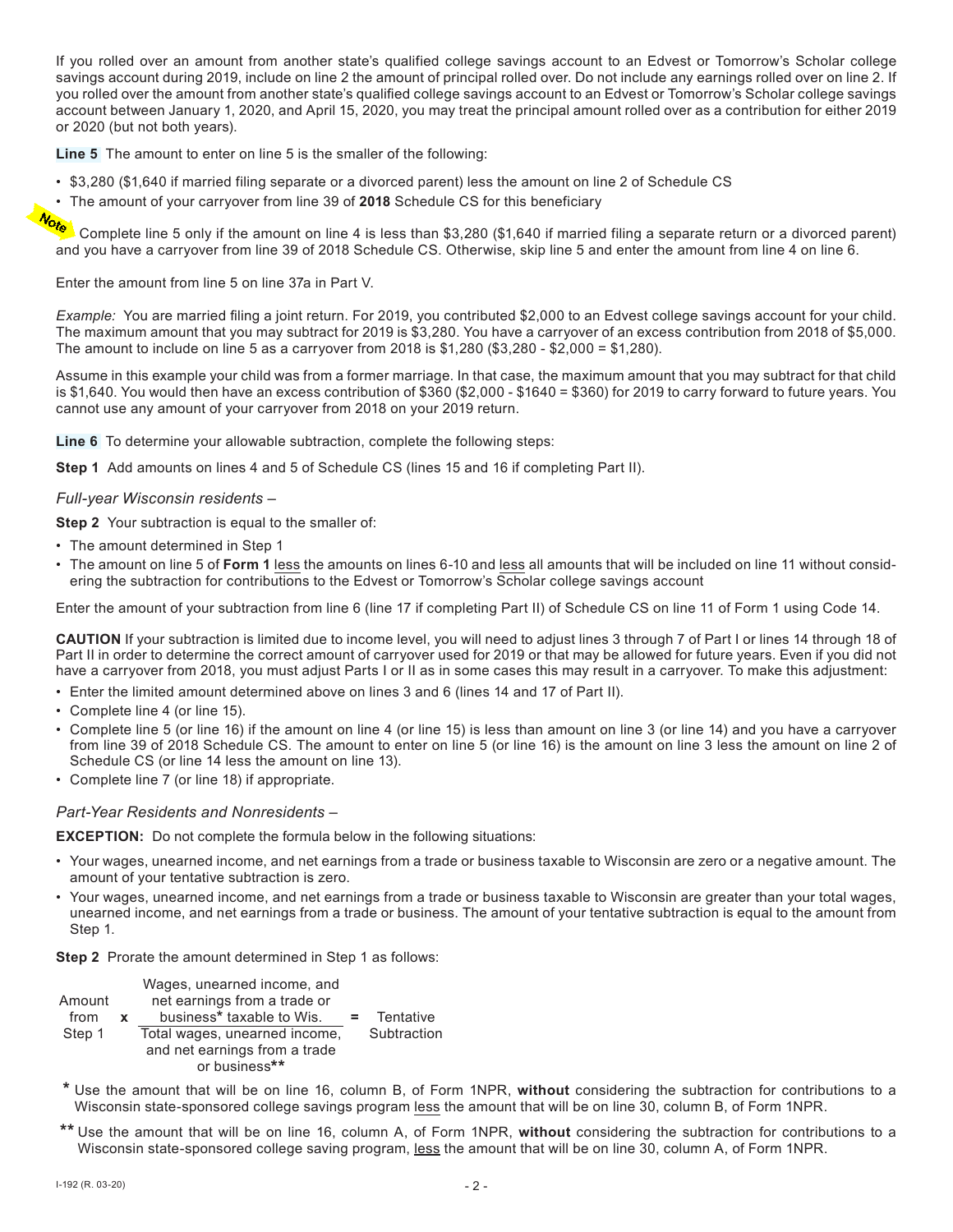Your subtraction is equal to the smaller of the tentative subtraction computed in Step 2 or your total wages, salaries, tips, unearned income, and net earnings from a trade or business taxable to Wisconsin. (See **\*** in Step 2.)

Enter the amount of your subtraction on line 6 of Schedule CS and on line 33 of Schedule M (Form 1NPR).

See the **CAUTION** on page 2.

**Line 7** The amount on line 7 may be carried forward to future years and claimed as a subtraction subject to the yearly limitations. See Part V.

**Line 8** Enter the amount contributed to the Edvest or Tomorrow's Scholar college savings account by others for 2019.

#### **Part II Persons other than the account owner**

Complete Part II if you contributed to an Edvest or Tomorrow's Scholar college savings account, but you are not the owner of the account.

**Line 16** The amount to enter on line 16 is the smaller of the following:

- \$3,280 (\$1,640 if married filing separate or a divorced parent) less the amount on line 13 of Schedule CS
- The amount of your carryover from line 39 of **2018** Schedule CS

Complete line 16 only if the amount on line 15 is less than \$3,280 (\$1,640 if married filing a separate return or a divorced parent) and you have a carryover from line 39 of 2018 Schedule CS. Otherwise, skip line 16 and enter the amount from line 15 on line 17.

Enter the amount from line 16 on line 37a in Part V.

**Line 17** See the line 6 instructions to determine your allowable subtraction.

**Line 18** The amount on line 18 may be carried forward to future years and claimed as a subtraction subject to the yearly limitations. Complete Part V.

#### **Part III Withdrawals within 365 days of contribution**

**Line 19** Adjustments must be made if an amount was deposited in an Edvest or Tomorrow's Scholar college savings account in 2018 or 2019 and that amount was withdrawn in 2019 within 365 days of the deposit and used for any purpose.

 $\rightarrow$  This law applies using a first-in, first-out method of accounting. The first contribution made into the account is considered the frst contribution out of the account in determining whether a contribution was made within 365 days of a withdrawal. Only persons who do not have a sufficient balance in their account 365 days in advance of a withdrawal may be required to add all or a portion of the amount of the withdrawal to their Wisconsin income.

If the amount withdrawn within 365 days of the contribution was not used for qualified higher education expenses or was rolled over into another state's college tuition program, complete Part IV first. The amount that is attributable to a withdrawal within 365 days of contribution that is added to income in Part IV does not have to be included when completing line 19a of Part III. You are required to add the amount to income only once.

**Line 19a** Enter the amount that was deposited in the account and withdrawn within 365 days for any purpose.

*Example:* The balance in your Edvest college savings account on January 1, 2018, was \$2,500 (plus earnings). You contributed \$3,100 to the account on September 1, 2018. On August 1, 2019, you withdrew \$4,000 (plus earnings) from the account. Using the first-in, first-out method,  $$1,500$   $$4,000 - $2,500 = $1,500$  is required to be added to income since that portion of the withdrawal occurred within 365 days of the deposit.

*Example:* You are married filing a joint return. You made the following contributions to an Edvest college savings account for your child:

- January 15, 2016 \$3,000
- April 25, 2017 \$3,000
- September 15, 2018 \$18,000
- \$3,200 was claimed as a 2018 subtraction from income, no subtraction was claimed in 2019 and \$14,800 allowed as a carryover to future years.

On September 1, 2019, you received a distribution from the Edvest college savings account of \$16,000 to pay for tuition for your child to attend college. According to the Form 1099-Q, the distribution included \$1,000 of earnings and \$15,000 of principal. Because a portion of the September 15, 2018, contribution was withdrawn within 365 days, you must complete Part III of Schedule CS. The amount withdrawn within 365 days of the deposit is \$9,000 (\$15,000 less \$6,000 attributable to deposits in 2015 and 2016). The \$9,000 would be entered on line 19a. The portion of the amount on line 19a that was previously claimed as a subtraction is \$3,200. This amount is entered on line 19b and must be added to your Wisconsin income. Your excess contribution carryover must be reduced by the diference (\$9,000 - 3,200 = \$5,800). See Part V of Schedule CS to adjust the carryover.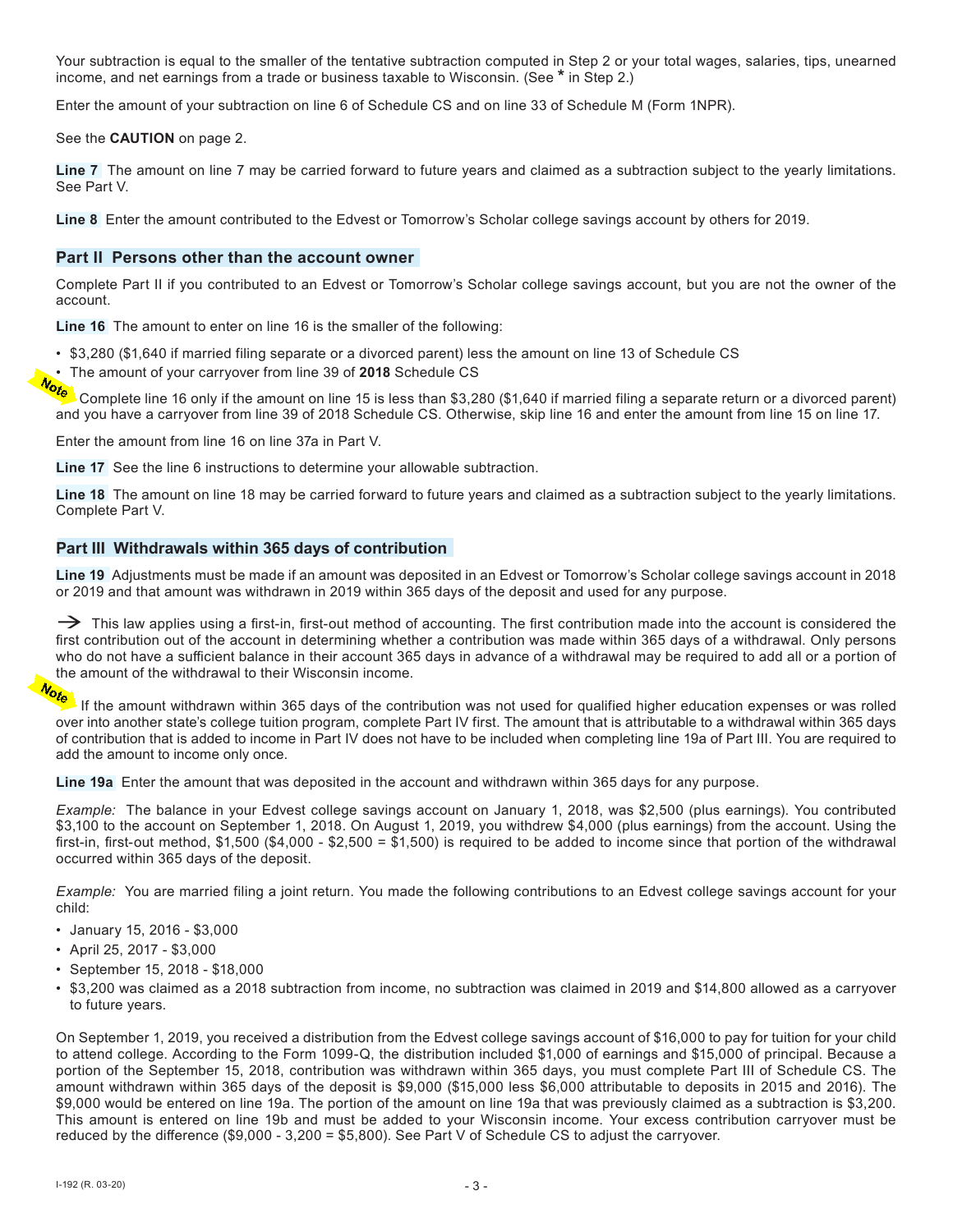*Example:* Beginning January of 2005, you contributed \$100 each month to an Edvest college savings account for your child. On January 1, 2018, the account included \$16,000 of contributions plus earnings. You continued to contribute \$100 a month through 2018 and 2019. In August of 2019 you withdrew \$8,000 from the account to pay tuition for your child to attend college. Even though a portion of the distribution was within 365 days of the date some of the 2018 and all of the 2019 contributions were made to the account, you do not have to complete Part III. Using the frst-in, frst-out method, the frst contributions to the account (contributions frst made in 2005 and thereafter) are the frst amounts withdrawn and those earlier contributions were not within 365 days of the withdrawal.

**Line 19b** Enter the portion of the amount withdrawn that was previously claimed as a subtraction from income regardless of whether the subtraction was claimed by the owner of the account or another contributor to the account. This amount must be included in the account owner's income. If you (owner of the account) are filing Form 1, include this amount as an addition to income on line 4 of Form 1 using Code 01. If you are filing Form 1NPR, include this amount of line 18 of Schedule M.

**Line 19c** If line 19a is greater than line 19b, subtract line 19b from line 19a. This indicates there was an excess contribution in 2018 or 2019 that resulted in a carryover. The amount of any carryover must be reduced by this amount. If the amount that was deposited in the account resulted in a carryover for the owner of the account, the owner must reduce the carryover by the amount on line 19c. Enter the amount from line 19c on line 37b and complete Part V.<br>Also have part of the sameone of

If the carryover resulted from a contribution by someone other than the owner of the account, the owner of the account must inform that contributor of the amount by which that contributor must reduce his or her carryover. Enter the amount allocated to the other contributor and their name on the line next to 37b. That contributor must complete Part V of Schedule CS to adjust his or her carryover.

# **Part IV Distributions from a college savings account rolled over or not used for qualified education expenses**

The owner of the Edvest or Tomorrow's Scholar college savings account must complete Part IV if, while a Wisconsin resident, (1) you received or authorized a distribution from an Edvest or Tomorrow's Scholar college savings account and all or a portion of the distribution was subject to a federal penalty for the owner or beneficiary of the account because it was not used for qualified higher education expenses, (2) an amount was rolled over by the owner of the account into another state's qualified tuition program, or (3) an amount was rolled over by the owner of the account into a qualified ABLE account.

*Example:* You are single and made the following contributions to your Edvest college savings account:

- March 15, 2015 \$5,000
- April 10, 2016 \$5,000
- August 1, 2017 \$3,100

In addition, your grandparents contributed \$1,000 to the account on July 1, 2017. You claimed a subtraction for the contribution of \$3,100 for 2017 and your grandparents claimed a subtraction of \$1,000 for 2017. No contributions were made for 2018.

On May 1, 2019, you received a distribution of \$7,500. According to the Form 1099-Q, the distribution included \$500 of earnings and \$7,000 of principal. \$2,000 of the distribution was not used for qualifed higher education expenses. You were required to include a portion of the earnings in your federal income which will carry over and be included in your Wisconsin income. The amount required to be included in federal income is calculated as follows:

\$2,000  $\overline{$7,500}$ X \$500 = \$133

The amount that you must add to your Wisconsin income is  $$1,867$  ( $$2,000 - $133 = $1,867$ ).

**Line 21** "Qualified higher education expenses" means:

- Tuition, fees, books, supplies, and equipment required for the enrollment or attendance of a designated beneficiary at an eligible education institution.
- Expenses for the purchase of computer or peripheral equipment, computer software, or internet access and related services if such equipment, software, or services are to be used primarily by the beneficiary during any of the years the beneficiary is enrolled at an eligible institution.
- Expenses for special needs services in the case of a special needs benefciary which are incurred in connection with such enrollment or attendance.
- Room and board as allowed for federal tax purposes.
- Expenses for tuition in connection with enrollment or attendance at an elementary or secondary public, private, or religious school, up to a maximum of \$10,000 per year per beneficiary from all section 529 plans.

When completing line 21, do not include the portion of the distribution that consists of earnings on the account that was required to be included in federal income of the owner or beneficiary.

**Line 22** Enter the total of the amount you contributed to the college savings account for 2014 – 2019 plus the amount contributed to the account by all other persons for 2014 – 2019. This is the amount from line 10 of Schedule CS.

**Line 24** *Owner of the Account* – Enter the amount from line 24 of Schedule CS on line 4 of Form 1 (use Code 01). If you are filing Form 1NPR, enter the amount from line 24 of Schedule CS on line 18 of Schedule M of Form 1NPR.